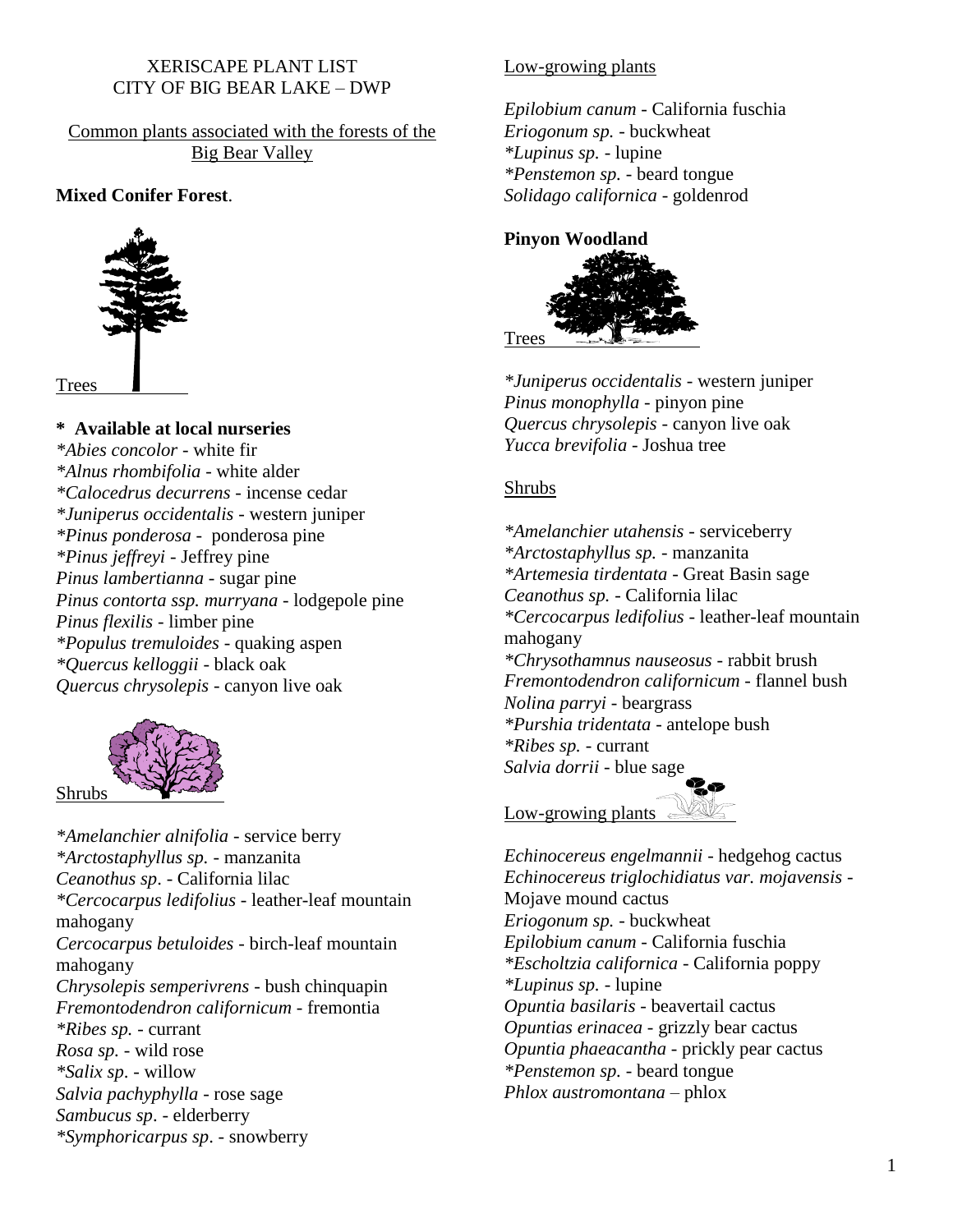# **General List of Suitable Plants**

### Trees

*Acacia sp.* - acacias - some species to  $0^{\circ}$  F *\*Abies sp.* - firs *\*Cedrus sp*. - cedars *\*Cupressus sp.* - cypresses *\*Fraxinus sp.* - ashes *\*Juniperus sp.* - junipers *\*Pinus sp*. - pines *Prosopis sp.* - mesquites - some species to  $0^{\circ}$  F *\*Quercus sp*. - oaks *\*Robinia sp*. - locusts

### Shrubs

*\*Arctostaphylos sp*. - manzanitas *\*Artemesia sp.* - sages *\*Atriplex sp.* - saltbush *\*Berberis sp.* - barberry *Ceanothus sp.* - California lilac *\*Cercocarpus sp.* - mountain mahogany *\*Chrysothamnus sp.* - rabbit brush *\*Ephedra sp.* - Mormon tea *\*Fallugia paradoxa* - Apache plume *Garrya sp.* - silktassel *\*Juniperus sp.* - junipers *\*Potentilla sp.* - cinquefoil *\*Rhus sp.* - sumac *\*Ribes sp.* - currant *Rosa sp.* - wild rose *\*Yucca sp.* - yucca - succulent



*\*Clematis sp.* - virgin's bower - many cultivars *\*Humulus lupus* - hops - many cultivars *\*Lonicera sp*. - honeysuckle - many cultivars \**Vitis sp*. - grape - many cultivars



*\*Achillea sp.* - yarrow *Allium sp.* - onion *\*Aquilegia sp.* - columbine *Castelleja sp.* - paintbrush *Erigeron sp.* - fleabane daisy *\*Iris sp.* - irises *Lewisia sp.* - bitter root *Mirabilis sp.* - four o'clock *Monardella sp.* - monardella *\*Oenothera sp.* - evening primrose *\*Penstemon sp.* - beards tongue *\*Salvia sp.* - flowering sage *Stachys sp.* - hedge nettle *Viola sp.* - violets

#### Annuals and biennials

*\*Cosmos sp.* - cosmos *Phacelia sp.* - phacelia *\*Salvia sp.* - flowering sage



*Bouteloua sp.* - grama *\*Festuca sp.* - fescue *Melica sp.* - oniongrass *Oryzopsis sp.* - ricegrass *Poa sp.* - bluegrass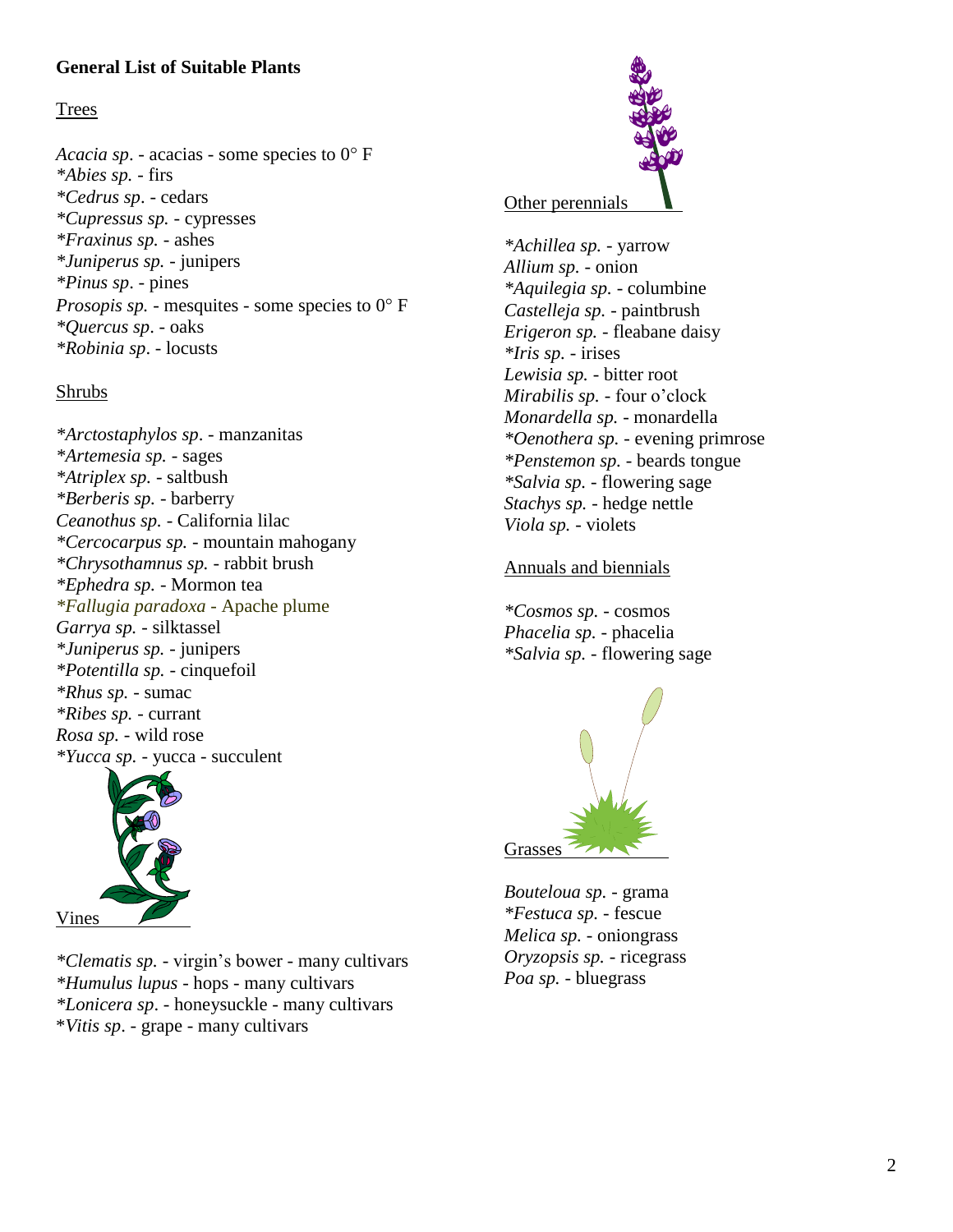# **Plants Available on the Internet**

Xeriscape flowering perennials and shrubs



*Acantholimon hohenackeri* - Prickly Dianthus *Achillea filipendulina* - 'Coronation Gold' *Achillea* x 'Moonshine' - Moonshine Yarrow *Achillea x kellereri* - Keller's Yarrow *Adenophora latifolia* - Lady Bells *Aethionema schistosum* - Fragrant Persian **Stonecress** *Agastache neomexicana* - New Mexico Hummingbird Mint *Agastache rupestris* - Licorice Mint or Sunset Hyssop *Agastache* x 'Desert Sunrise'® - Hybrid Hummingbird Mint *Alcea rosea* 'Nigra' - Black-flowered Hollyhock *Allium senescens* 'Blue Twister' - Blue Twister Corkscrew Onion *Alyssum montanum* 'Mountain Gold' - Creeping Basket of Gold *Alyssum saxitile compactum* 'Goldkugel' - Goldkugel Basket of Gold *Amphora canescens* - Leadplant *Anthemis biebersteiniana* - Dwarf Silverleaf Marguerite Daisy *Artemisia abrotanum* 'Tangerine' - Tangerine Southernwood *Artemisia* x 'Powis Castle' - Silver Sage *Artemisia* 'Greenmound' - 'Greenmound' Dwarf Groundcover Sage *Asclepias tuberosa* - Colorado Orange Butterfly Weed *Berlandiera lyrata* - Chocolate Flower *Callirhoe alceoides* 'Logan Calhoun' - 'Logan Calhoun' White Flowered Poppy Mallow *Callirhoe involucrate* - Poppy Mallow *Calylophus hartwegii v. lavandulaefolius* – Sundrops

*Calylophus serrulatus* - Dwarf Sundrops *Castilleja integra* - Orange Indian Paint Brush *Centranthus rubber* - Jupiter's Beard *Coreopsis grandiflora* - 'Sunray' Tickseed *Coreopsis grandiflora* 'Mayfield Giant' - Mayfield Giant Tickseed *Coreopsis grandiflora* 'Sunray' - 'Sunray' Tickseed *Cotula sp*. 'Tiffindell Gold' - Creeping Gold **Buttons** *Dalea purpureum* - Purple Prairie Clover *Dianthus gratianopolitanus* 'Firewitch' - Firewitch Garden Pink *Echinops banaticus* 'Blue Glow' - Blue Glow Globe Thistle *Eriogonum umbellatum* - Sulfur Buckwheat *Erodium chrysanthum* - Yellow Stork's Bill *Eupatorium greggii* - West Texas Mist Flower *Gaura lindheimeri* 'Siskiyou Pink' - Siskiyou Pink **Gaura** *Gaura lindheimeri* 'Whirling Butterflies' - Appleblossom Grass *Gaura lindheimeri* 'Pink Cloud' - Pink Cloud Apple blossom Grass *Gazania krebsiana* - Hardy Orange Gazania *Helianthus maximiliana* 'Lemon Yellow' - 'Lemon Yellow' Maximilian's Sunflower *Helianthus maximiliana* 'Santa Fe' *Hesperaloe parviflora* - Texas Red Yucca *Hymenoxys acaulis* - Giant Thrift-leaf Perky Sue *Hymenoxys scaposa* - Thrift-leaf Perky Sue *Kniphofia uvaria* 'Pfitzer's Hybrid Mix' - red hot poker *Lavandula angustifolia* 'Hidcote Superior' *Lavandula angustifolia* 'Melissa' - Melissa Pink Lavender *Lavandula angustifolia* 'Mitcham Gray' - 'Mitcham Gray' English Lavender *Lavandula angustifolia* 'Munstead Strain' - Munstead Lavender *Lavandula angustifolia* 'Nana' - Dwarf Blue Lavender *Lavandula angustifolia* 'Royal Velvet' - Royal Velvet English Lavender *Lavandula intermedia* Grappenhill - Grappenhill Lavender *Lavandula stoechas* 'Willow Dale' - Willow Dale Spanish Lavender *Lavandula x intermedia* 'Alba' - White Flowered Lavender *Lavandula x intermedia* 'Grosso' - Grosso Lavender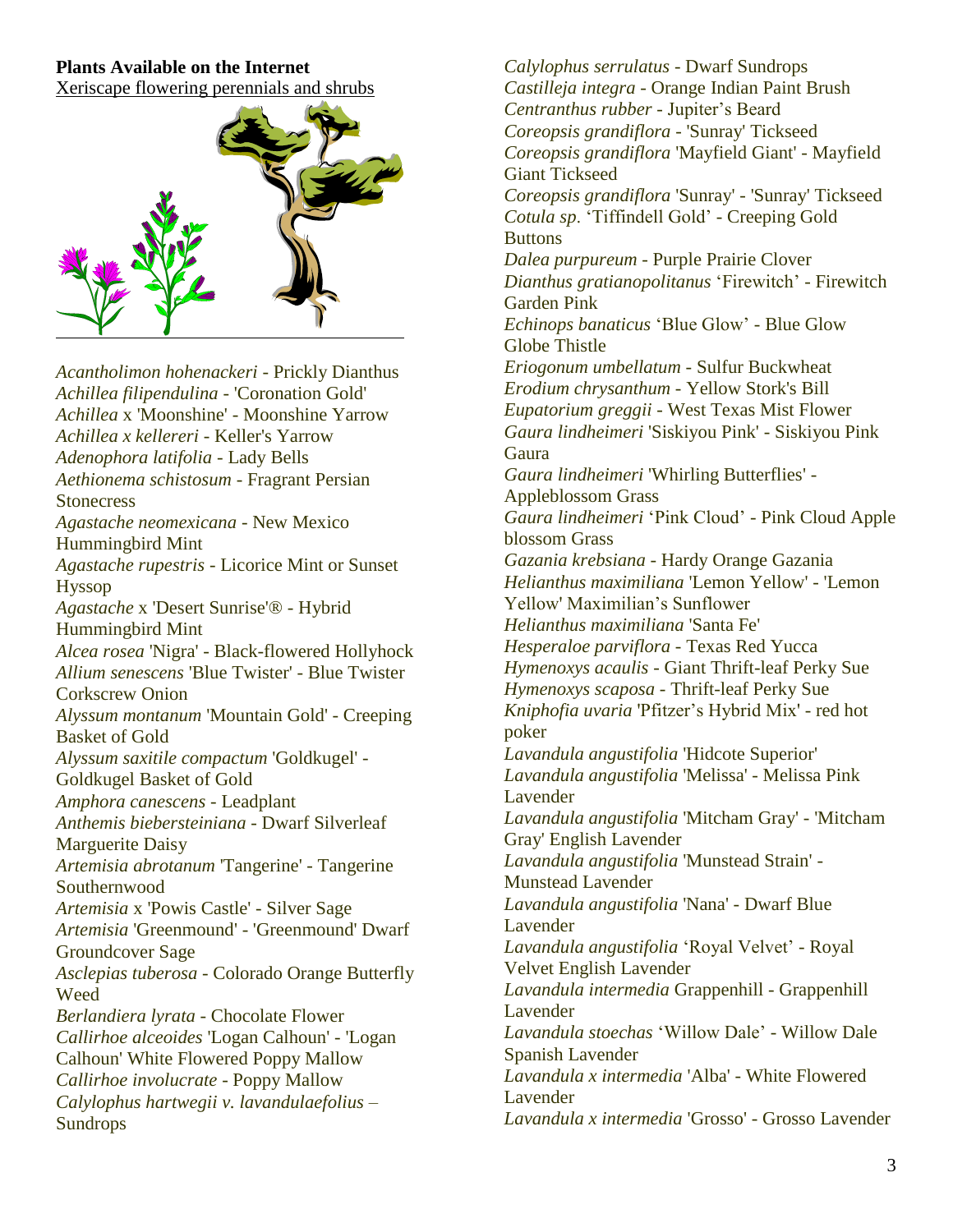*Lavandula x intermedia* 'Provence' - Provence Lavender *Lavandula* x 'England' - 'England' Hybrid Lavender *Lavandula* x 'Goodwin Creek Gray' - Goodwin Creek Gray Lavender *Lavandula* x 'Silver Frost' - Silver Frost Lavender *Liatris punctata* - Gayfeather *Limonium latifolia* - Perennial Blue Statice *Linum lewisii* 'Appar' - 'Appar' Blue Flax *Nepeta x faassenii* 'Select Blue' - Blue Catmint *Nepeta* x 'Walker's Low' - 'Walker's Low' Catmint *Oenothera macrocarpa* 'Comanche Campfire' - Silverleaf Evening Primrose *Oenothera speciosus* 'Rosea' - Showy Pink Evening Primrose *Origanum libanoticum* - Cascading Ornamental Oregano *Penstemon barbatus* - Scarlet Bugler *Penstemon cardinalis* - Cardinal Penstemon *Penstemon eatonii* - Firecracker Penstemon 'Richfield Selection' *Penstemon mensarum* - Grand Mesa Beardtongue *Penstemon palmeri* - Pink Wild Snapdragon *Penstemon pinifolius* - Pineleaf Penstemon *Penstemon pinifolius* 'Compactum' - Compact Pineleaf Penstemon *Penstemon pinifolius* 'Mersae Yellow' - Yellow Pineleaf Penstemon *Penstemon pinifolius* 'Shades of Mango'™ - 'Shades of Mango'™ Pineleaf Beardtongue *Penstemon pseudospectabilis* - Desert Beardtongue *Penstemon strictus* - Rocky Mountain Penstemon *Penstemon tubaeflorus* - White Plains Beardtongue *Penstemon utahensis* - Utah Beardtongue *Penstemon virens* - Blue Mist Beardtongue *Penstemon x heterophyllus* 'Margarita BOP' - Margarita BOP Beardtongue *Penstemon x mexicali* - Pike's Peak Purple™ *Penstemon x mexicali* Red Rocks ™ - Red Rocks™ Hybrid Beardtongue *Perovskia atriplicifolia* - Russian Sage *Phemeranthus calycinum* - Flame Flower *Phlomis russeliana* - Hardy Jerusalem Sage *Potentilla fruticosa v. davurica* 'Prairie Snow' - Prairie Snow Potentilla *Ratibida columnifera* 'Mexican Hat' - Prairie **Coneflower** *Ratibida columnifera* 'Yellow' - Yellow Prairie **Coneflower** *Salvia chamaedryoides* - Germander Sage *Salvia daghestanica* - Dwarf Silver-Leaf Sage

*Salvia greggii* (Furman's Red) - Furman's Red Texas Sage *Salvia greggii* 'Moonlight' - Moonlight Bush Sage *Salvia greggii* 'Wild Thing' - 'Wild Thing' Bush Sage *Salvia nemerosa* 'May Night' - May Night Meadow Sage *Salvia nemerosa* 'Plumosa' - Plume-flowered Garden Sage *Salvia officinalis* 'Minima' - Dwarf Herb Sage *Salvia pachyphylla* - Giant Flowered Purple Sage *Salvia x clevelandii* 'Aromas' - Cleveland's Sage *Salvia* x 'Raspberry Delight'® - 'Raspberry Delight' Hybrid Bush Sage *Santolina chamaecyparissus* - Gray Santolina *Scutellaria resinosa* - Prairie Skullcap *Scutellaria suffrutescens* - Pink Texas Skullcap *Scutellaria* x 'Violet Cloud' - Violet Cloud Hybrid Skullcap *Silene laciniata* - Mexican Catchfly *Solidago sp*. Wichita Mts - Golden Torch *Sphaeralcea munroana* - Orange Globe Mallow *Stachys byzantina* 'Helen von Stein' - Large Leafed Lambs Ear *Stachys byzantina* 'Silver Carpet' - 'Silver Carpet' Lamb's Ear *Stachys coccinea* 'Hot Spot Coral' - 'Hot Spot Coral' Hedgenettle *Stanleya pinnata* - Prince's Plume *Tagetes lemmonii* - Mt. Lemmon Marigold *Tanacetum niveum* - White Bouquet Tansy *Tanacetum vulgaris* 'Crispum' - Fernleaf Tansy *Teucrium aroanium* - Gray Creeping Germander *Veronica incana* - Silver Speedwell *Zauschneria arizonica* - Hardy Hummingbird Trumpet *Zephyranthes candida* - White Rain Lily *Zinnia acerosa* - White Flowered Bush Zinnia *Zinnia grandiflora* - Prairie Zinnia *Zizophora clinopodioides* - Blue Mint Bush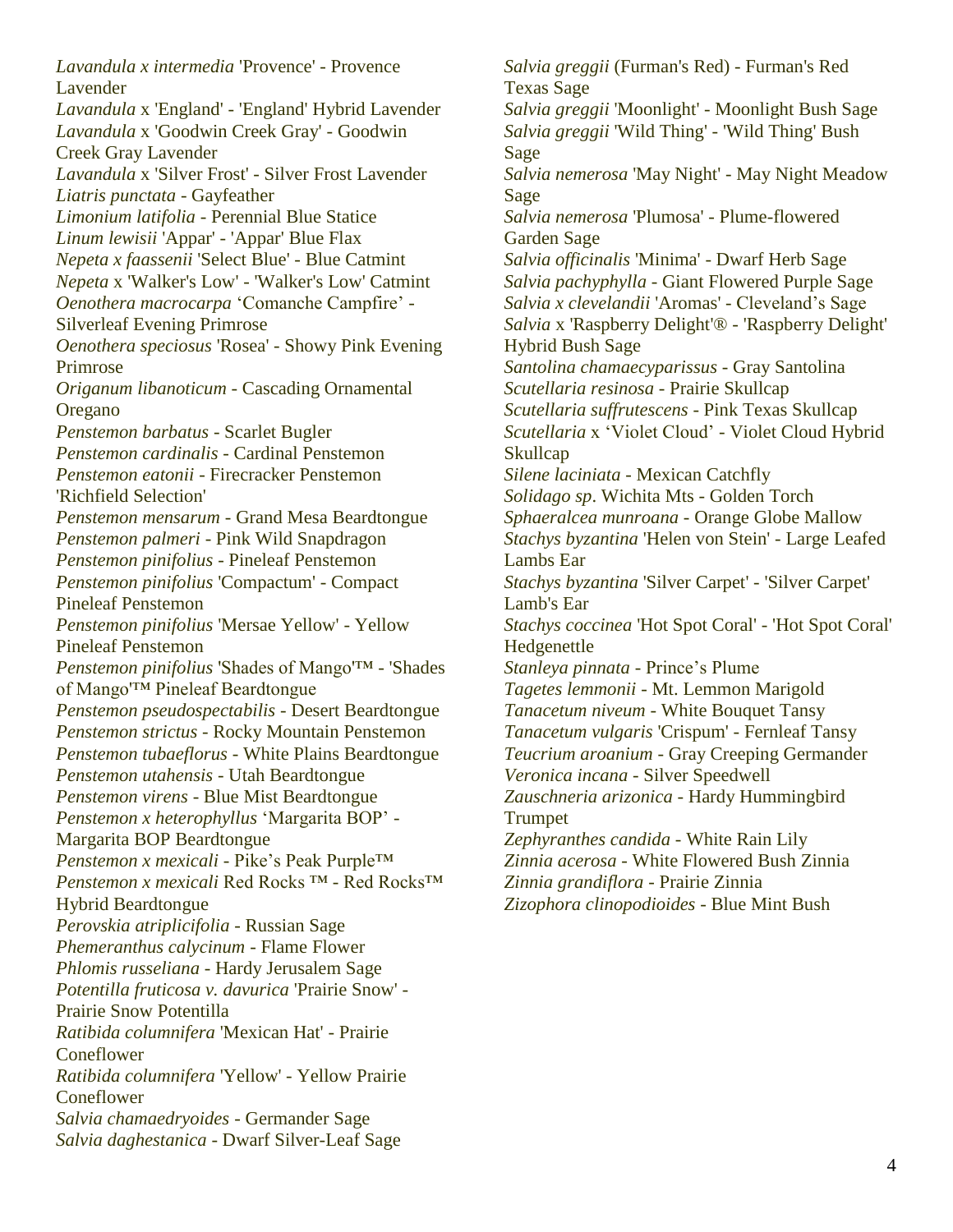

*Agave lechuguilla* - shindagger *Agave neomexicana* - New Mexico Century Plant *Agave utahensis* - Dwarf Utah Century PlantAgave utahensis v. kaibabensis, Grand Canyon Century Plant *Agave utahensis v. eborispina* - Long spined Dwarf Century Plant *Agave utahensis v. nevadensis* - Dwarf Nevada Century Plant *Aloinopsis spathulata* - Hardy Living Stone *Anacampceros rufescens Chasmatophyllum species aff. Musculinum Coryphantha macromeris* - nipple beehive cactus *Dasylirion wheeleri* - Sotol *Delosperma sphalmanthoides* - Tufted Ice Plant *Echino triglochidiatus v. mojavensis -* Mojave mound cactus *Echinocereus coccineus* - Royal Gorge Spiney Hedgehog *Echinocereus coccineus v. gurneyi Echinocereus fendleri* - Fendler's hedgehog cactus *Echinocereus fendleri v.* kuenzleri - Kuenzler's hedgehog cactus *Echinocereus fendleri x reichenbachii Echinocereus knippelianus v. krugeri Echinocereus nicholli* - Nicholl's golden hedgehog cactus *Echinocereus reichenbachii v. albispinus* – lace cactus *Echinocereus reichenbachii v. albispinus* - Troy, Johnston Co., OK *Echinocereus reichenbachii v. baileyi* - Bailey's Lace Cactus *Echinocereus reichenbachii v. caespitosa Echinocereus rigidissimus* - Arizona rainbow hedgehog cactus *Echinocereus rigidissimus v. rubispinus Echinocereus stramineus* - straw-colored hedgehog cactus *Echinocereus triglochidiatus* - Claret Cup Hedgehog *Escobaria leei* - Lee's Dwarf Snowball

*Escobaria orcutti v. koenigii* – Koenig's pincushion cactus

*Escobaria orcuttii* - Orcutt's's pincushion cactus *Escobaria sneedii* - Sneed's pincushion cactus *Escobaria tuberculosa* - cob cactus *Ferocactus hamatacanthus* - barrel cactus *Gymnocalcium bruchii Gymnocalycium gibbosum v. rostratum Hamatocactus setispinus* 'hamatus' *Lewisia x longipetala* 'Little Plum' - Little Plum hybrid Bitter Root *Mamillaria meiacantha Rabia albipuncta* - Frilled Flower Hardy Living Stone *Ruschia sp.* 'Calvinia Pink' - Shrubby Ice Plant *Sedum* 'Ruby Glow' - 'Ruby Glow' Stonecrop *Sedum sieboldii* - October Daphne Stonecrop *Sedum telephium* - 'Arthur Branch' *Sedum* x 'Autumn Joy' - Showy Stonecrop *Stomatium mustilinum* - Night-blooming Ice Plant *Titanopsis calcarea* - Concrete Leaf Living Stone *Yucca baccata* - Banana Yucca *Yucca brevifolia v. jaegeriana* – Joshua tree *Yucca rostrata* – beaked yucca



*Andropogon saccharoides* - Silver Beard Grass *Calamagrostis x acutiflora* 'Karl Foerster' - Karl Foerster Feather Reed Grass *Cortaderia selloana* 'Pumila' - Dwarf Pampas **Grass** *Elytrigia elongata* 'Jose Select' - 'Jose Select' Tall Wheatgrass *Helictotrichon sempervirens* - Blue Avena Grass *Nassella tenuissima* - Silky Thread Grass *Oryzopsis hymenoides* 'Nezpar' - Northern Indian Rice Grass *Panicum virgatum* 'Prairie Sky' - 'Prairie Sky' Switch Grass *Schizachyrium scoparium* 'Blaze' - 'Blaze' Little Bluestem Grass *Schizachyrium scoparium* 'The Blues' - Little Bluestem Grass *Sorgastrum nutans* 'Cheyenne' - Cheyenne Indiangrass *Sporobolus wrightii* - Giant Sacaton Grass